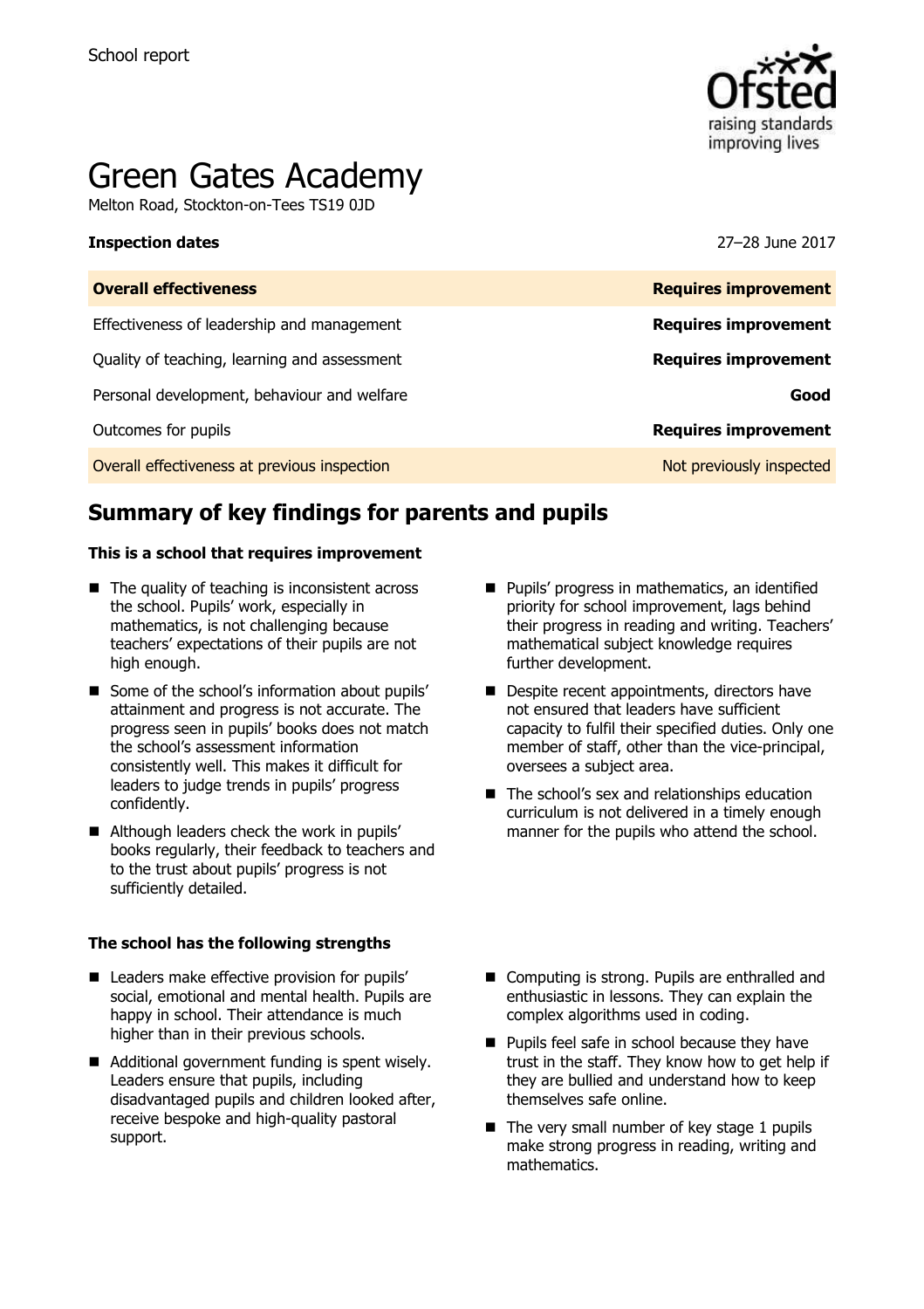

# **Full report**

### **What does the school need to do to improve further?**

- Improve teaching, learning and assessment and pupils' outcomes by:
	- developing teachers' subject knowledge in mathematics
	- ensuring that teachers have the very highest expectations of their pupils and provide work which challenges pupils to do their very best.
- Develop the effectiveness of leadership and management by:
	- establishing a robust and reliable system for analysing pupils' attainment and progress
	- ensuring that a wider range of adults oversee specific aspects of the school's curriculum
	- giving more precise feedback to teachers about pupils' progress following checks on pupils' workbooks.
- **Promote pupils' social, emotional and mental health further by:** 
	- reviewing the timing of the delivery of sex and relationships education.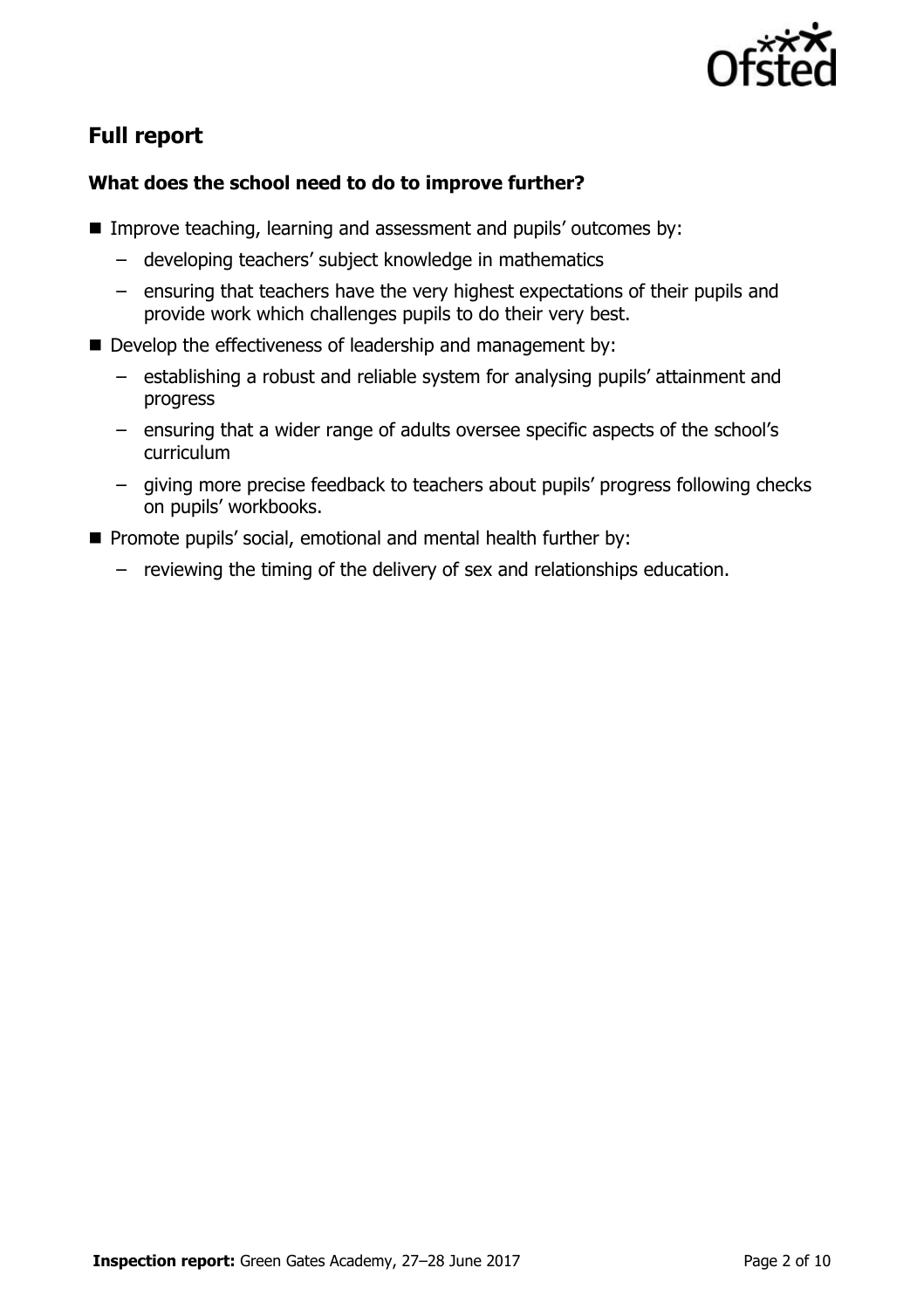

## **Inspection judgements**

#### **Effectiveness of leadership and management Requires improvement**

- Leaders check on the work of the school diligently. However, they do not identify precisely which aspects of pupils' work have improved when judging progress. For example, on one occasion, leaders' feedback described progress in writing to be 'excellent'. It did not indicate which aspects of writing, in particular, were leading to excellent progress.
- The school's systems and procedures for recording and analysing the progress made by individual pupils and groups of pupils are not robust and lack reliability. For example, inspectors noted that the tracking data shows that some pupils have made two years' progress in reading and science in just two terms. This rapid progress was not evident in pupils' workbooks.
- Directors have not ensured that senior leaders have the capacity in terms of time to fulfil their demanding roles. They acknowledge that the principal and vice-principal are 'stretched'. There are very few opportunities for staff, other than the principal and viceprincipal, to develop their practice and skills by overseeing curriculum areas.
- The curriculum is broad and balanced. Pupil voice is strong in curriculum development. For example, pupils presented their work on the development of a new school library to the directors before a board meeting. Pupils are encouraged to take part in outdoor learning, cultural visits and sporting events through a children's university rewards initiative. This encourages pupils to develop their spiritual, moral, social and cultural education beyond the confines of the classroom. The curriculum for sex and relationships education is not delivered in a timely enough manner for some of the most vulnerable pupils in the school.
- The new principal, following observations of lessons and checks on pupils' progress, took timely and effective action to develop teachers' skills in behaviour management further. Systems and procedures to manage behaviour are strong.
- **Pupils have a rudimentary knowledge of democracy. They take part in democratic** elections in school. Pupils understand the rule of law. They know the difference between right and wrong. They acknowledge that some prejudicial name-calling goes on in the playground when pupils become angry or upset. Leaders were not aware of this issue prior to the inspection. Older pupils have a sound knowledge of issues such as apartheid through their cross-curricular work on South Africa.
- Leaders appreciate the support of the school's external improvement adviser (SIA). Her comprehensive reports outline the school's strengths and some areas for development. For example, the SIA had identified the need to review the timeliness of the school's sex and relationships education prior to the inspection.
- Leaders spend the additional funding for pupils who have special educational needs and/or disabilities well. They make good provision for the development of pupils' social, emotional and mental health. Children looked after and their foster carers appreciate the monthly 'foster buddies' club immensely. The pupils and their carers meet with other foster families to share experiences and support each other in a safe and secure environment.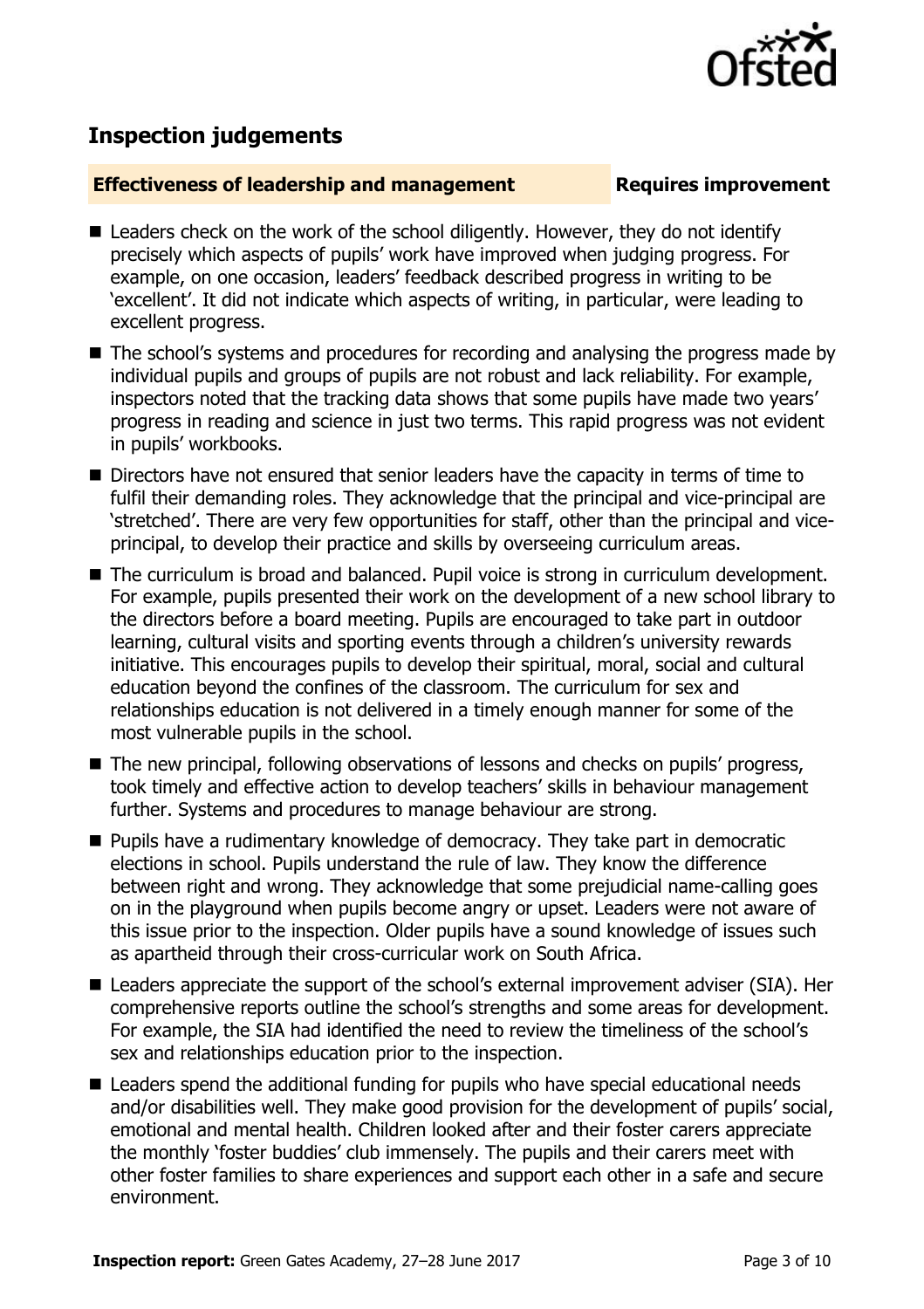

- Leaders have ensured that the teaching assistant workforce is highly effective. Teaching assistants support teaching and learning. They access regular training, take part in appraisal procedures, prepare risk assessments and oversee transition arrangements. They also contribute to the assessments of pupils' social, emotional and mental health.
- The vice-principal, in her role as special educational needs coordinator (SENCo), works proactively with a number of external agencies to ensure that pupils access appropriate and timely help and support. The provision for pupils' social, emotional and mental health needs is strong.
- The physical education and sport funding for primary schools is spent judiciously to ensure that all pupils learn how to evaluate risk and know when to take safe risks, for example through their participation in kayaking, white-water rafting and outdoor learning.
- The additional government funding for disadvantaged pupils is used well. Pupils' readiness to learn in the morning is enhanced because they eat a 'healthy start breakfast' financed by the pupil premium. In addition, there is a 100% take-up by the pupils of the club that is offered by the school during holiday periods.

### **Governance of the school**

Governance is strong. Directors from the Horizons Specialist Academy Trust support and challenge leaders at a strategic level. The trust-wide systems and procedures are strong. Policies, for example, are up to date and relevant. Directors have a thorough knowledge of the school through formal visits to see the staff and pupils at work and through information received from the chief executive officer. Minutes of committee meetings show robust challenge through insightful questions asked by directors. The scheme of delegation is extremely clear and outlines the duties and responsibilities most succinctly.

### **Safeguarding**

- The arrangements for safeguarding are effective.
- The school's record of recruitment checks is compliant with requirements.
- All staff have up-to-date training in safeguarding and child protection. They are fully aware of the signs of abuse and know the procedures to be followed should abuse be disclosed. The designated safeguarding lead ensures that referrals are reported, recorded and followed up appropriately.
- Staff liaise with individual parents and carers on a daily basis. Parents trust the staff implicitly and inform the school of any happenings at home that may affect their child's behaviour at school. A parent reported that, 'Our boy feels very safe at school.'

### **Quality of teaching, learning and assessment Requires improvement**

■ The quality of teaching, learning and assessment is inconsistent across the school. Most teachers have very high expectations of their pupils, plan challenging work, ask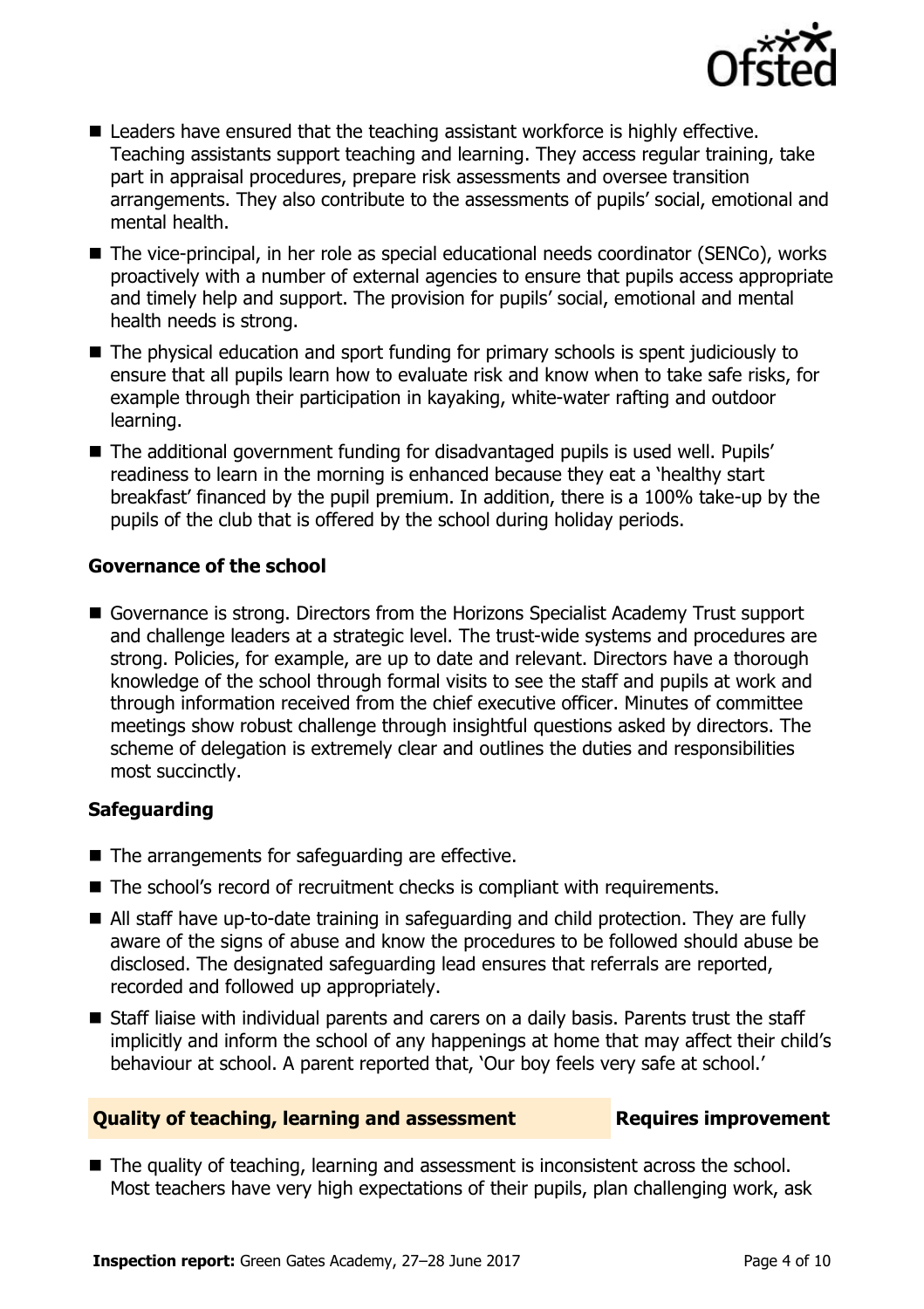

demanding questions and set ambitious targets. However, some teachers do not follow senior leaders' high expectations. These teachers do not engage pupils well in their learning.

- Improving standards in mathematics is a whole school priority currently. Pupils are making more rapid progress in mathematics this year because the training that teachers have attended is beginning to bear fruit. However, leaders understand the need for further training to ensure that the work teachers plan for pupils is at exactly the right level of difficulty.
- **Pupils told the inspectors that they really enjoy science lessons because they are asked** thought-provoking questions and are given the time to carry out interesting investigations. As a result, their workbooks show that they make rapid progress as their confidence grows.
- $\blacksquare$  Similarly, pupils enjoy and make rapid progress in computing. Adults in key stage 1 ensure that the pupils are proficient in the use of handheld computers. In key stage 2, the standard of coding is high. Pupils in lower key stage 2 are able to explain complex coding algorithms. Year 6 pupils are able to design and code a viable two-person game.
- Teachers and teaching assistants throughout the school act in accordance with the school's behaviour policies and procedures. Adults' practice is consistent. This means that the pupils attending this specialist provision know the boundaries and expectations. This certainty gives them the security to let down their barriers and learn.
- Teaching assistants are deployed well. They make a valuable contribution to pupils' progress.

### **Personal development, behaviour and welfare Good**

### **Personal development and welfare**

- The school's work to promote pupils' personal development and welfare is good.
- Pupils' physical health is promoted through a wide range of outdoor educational experiences. The pupils particularly appreciate the opportunities they have to play football matches against other schools. Leaders ensure that all pupils access a healthy and nutritious breakfast to set them up for the day ahead.
- Senior leaders cultivate an ethos of respect, success and aspiration. They set great store by therapeutic and sensory interventions to address pupils' individual problems. Pupils appreciate the bespoke activities that staff provide. They grow in confidence as their behaviour improves and they begin to achieve success.
- **Pupils know what constitutes bullying. They understand the repeated nature of** bullying, whether it be verbal, physical or cyber bullying. They have confidence that the adults in school are able to sort out any bullying that may occur.
- $\blacksquare$  Pupils know how to stay safe online. They understand the dangers of giving out personal information and know the importance of privacy settings.
- Occasionally, pupils are frightened when, as one pupil put it, 'a pupil goes mad'. Staff record all behavioural incidents appropriately in accordance with the school's policies.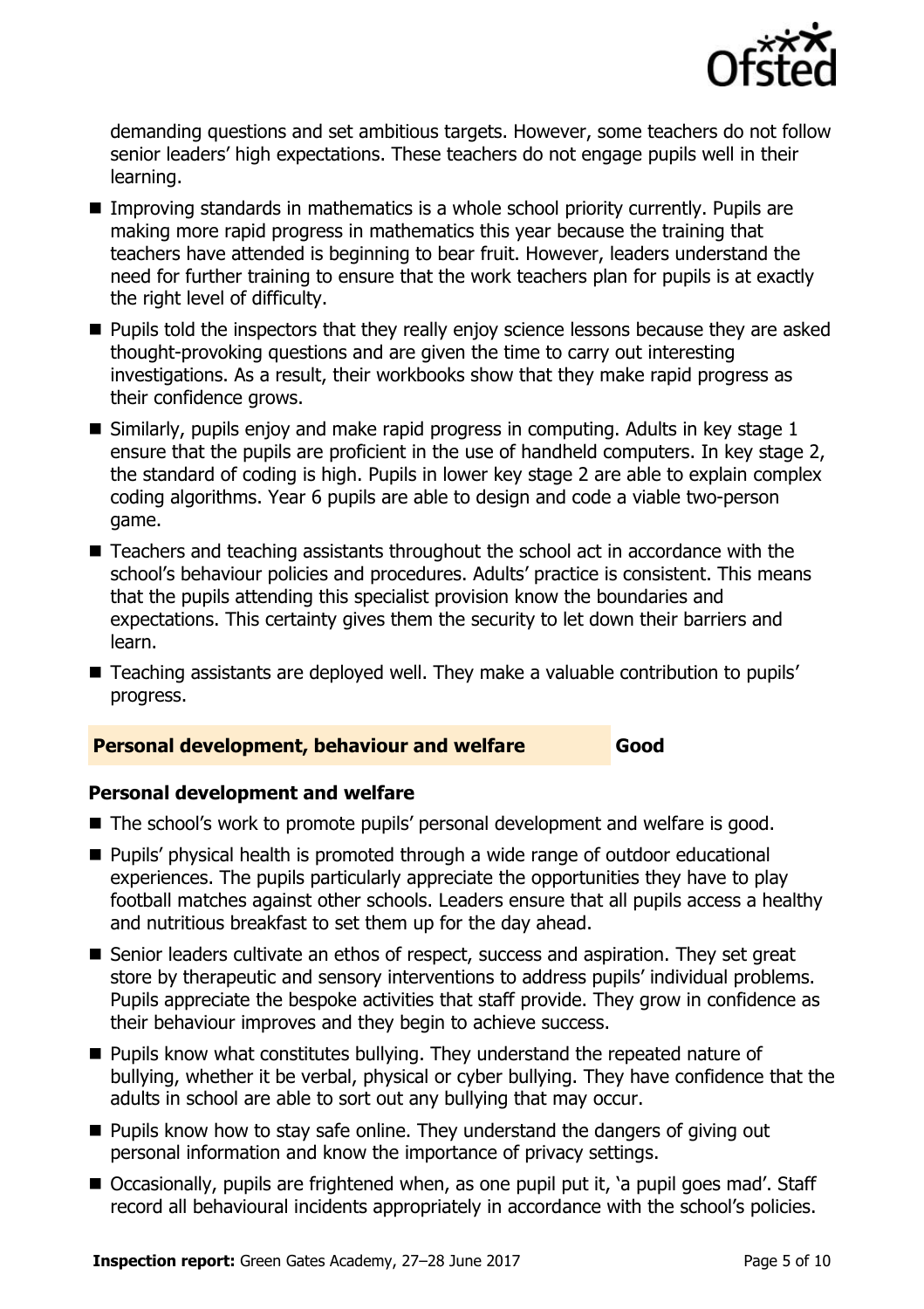

Numbers of incidents and trends in numbers of incidents are reported to the directors on a termly basis. Incidents of poor behaviour are reducing over time.

■ Many of the pupils who attend the school have suffered severe trauma in their early lives. These pupils require more timely provision of sex and relationships education.

#### **Behaviour**

- The behaviour of pupils is good in this specialist provision.
- **Pupils conduct themselves well in and around the school. They respond well to the** consistent behavioural expectations of all school staff. Pupils have been taught to identify their own emotional well-being on the school's 'incredible five-point scale'. They know when to access a quiet place of safety to calm down and reflect.
- **Pupils' attendance is significantly above the average attendance of pupils in special** schools. Very few pupils are persistently absent. Pupils enjoy school because they feel valued and respected. A parent told an inspector, 'My child was known as a naughty child at her previous school. Her confidence has grown at Green Gates because she is valued and encouraged.'
- $\blacksquare$  Pupils told the inspectors that they hear the term 'gay boy' occasionally in the playground during breaktimes. They understand that this is unacceptable. Pupils are confident that leaders take appropriate action to address the issue in a timely manner.

#### **Outcomes for pupils Requires improvement**

- **Pupils, all of whom have an education, health and care plan, enter the school with** sizeable gaps in their knowledge, skills and abilities because of huge disruptions to their early education. Over time, pupils' attainment at the end of key stage 2 has remained below national expectations in English and mathematics. Currently, not enough pupils in key stage 2 are making good progress in reading, writing and especially mathematics. Although the gap is diminishing between the progress made by pupils in mathematics and English, it is still too wide.
- The very small number of pupils in key stage 1 make good progress from their individual starting points in reading, writing and mathematics. The majority reach the expected standard in phonics by the end of Year 2.
- The standards pupils reach in reading are beginning to rise. There is a positive culture of reading in the school. The pupils have just developed a new library. Each pupil gets an opportunity to read with an adult every day. Currently, pupils are making more rapid progress in the development of their reading skills.
- **Pupils across the school make good progress towards reaching standards appropriate** for their age in subjects such as science and computing.
- Disadvantaged pupils in both key stages, including children looked after, make good progress in reading, writing and mathematics from their starting points.
- The improvement in pupils' behaviour over time is strong. Pupils make good progress in managing their own behaviours. A sizeable minority transition into mainstream secondary schooling at the end of Year 6.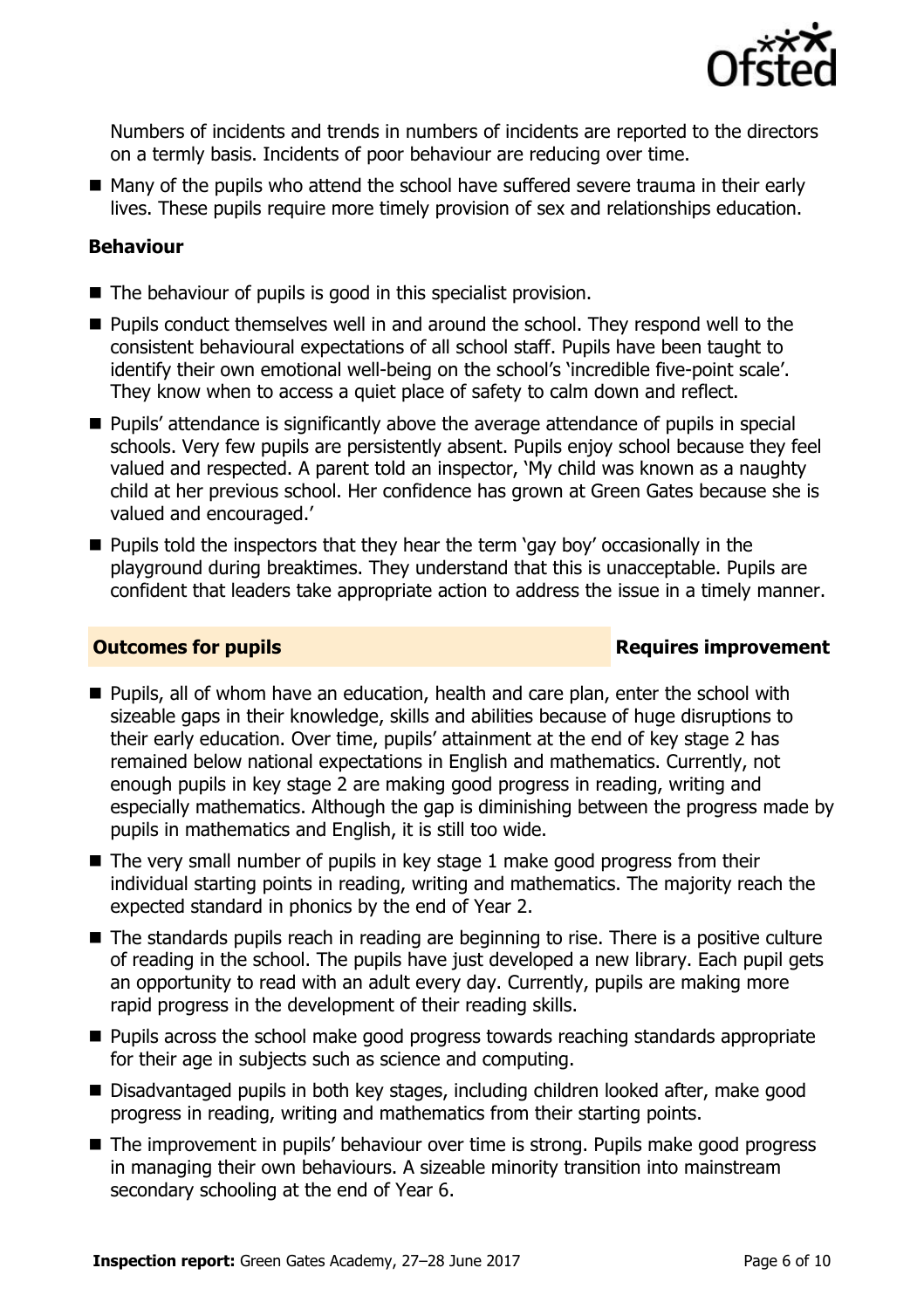

# **School details**

| Unique reference number  | 141384           |
|--------------------------|------------------|
| Local authority          | Stockton-on-Tees |
| <b>Inspection number</b> | 10031911         |

This inspection of the school was carried out under section 5 of the Education Act 2005.

| Type of school                      | Special                         |
|-------------------------------------|---------------------------------|
| School category                     | Academy special converter       |
|                                     |                                 |
| Age range of pupils                 | 5 to 11                         |
| <b>Gender of pupils</b>             | Mixed                           |
| Number of pupils on the school roll | 40                              |
| Appropriate authority               | Academy trust                   |
| Chair                               | Colin Whittaker                 |
| Principal                           | Melanie Lyons                   |
| Telephone number                    | 01642 570 104                   |
| Website                             | www.horizonstrust.org.uk        |
| <b>Email address</b>                | greengates@horizonstrust.org.uk |
| Date of previous inspection         | Not previously inspected        |

### **Information about this school**

- The school meets requirements on the publication of specified information on its website.
- The school complies with Department for Education guidance on what academies should publish.
- Green Gates Academy is an academy special converter school. It opened on 1 September 2014. The school is supported by the Horizons Specialist Academy Trust, a multi-academy trust.
- Green Gates Academy provides education for pupils with severe social, emotional and mental health needs. All pupils have an education, health and care plan.
- $\blacksquare$  The school currently caters for 40 pupils aged from five to 11 years and supports four local authorities in the north east region.
- Half of the pupils are disadvantaged and an eighth are children looked after by a local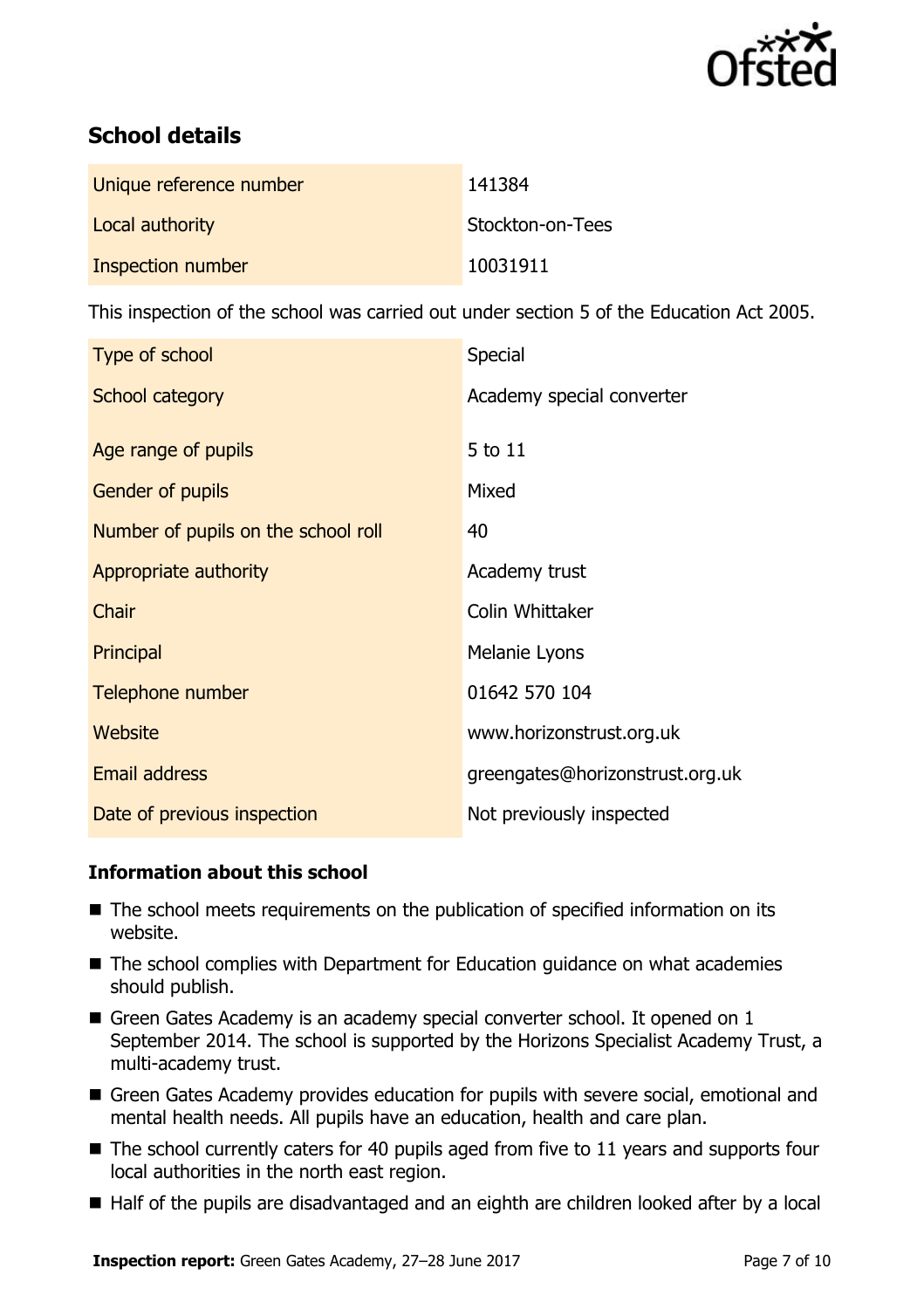

authority, much greater proportions than seen nationally.

- Almost all pupils are of White British heritage. There are significantly more boys than girls on roll.
- A new principal took up her position at the beginning of the current academic year. A new assistant vice-principal took up post in January 2017.
- An external school improvement adviser visits the school at regular intervals to assess the school's strengths and areas for further development.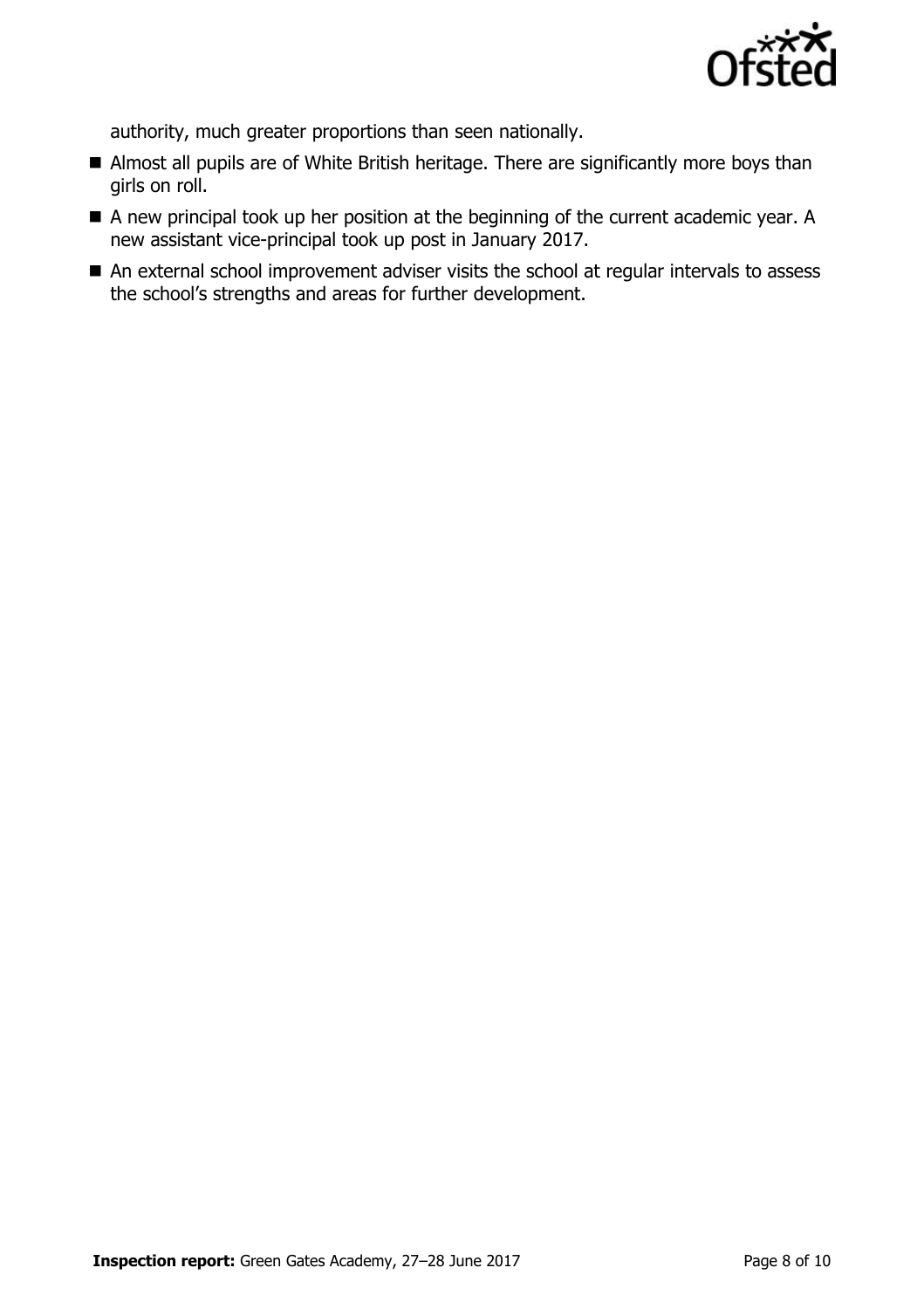

# **Information about this inspection**

- Inspectors observed lessons across a wide range of subjects in all year groups. Observations were carried out jointly with the principal and the vice-principal on the first day of the inspection.
- During visits to lessons, inspectors spoke with pupils and looked at their workbooks to find out more about how well they were learning. An inspector read with five pupils from Years 1, 2 and 6.
- Inspectors observed pupils' behaviour in lessons and around the school. Formal meetings were held with two groups of key stage 2 pupils. The inspectors noted the responses of eight pupils to Ofsted's online questionnaire.
- Additional meetings were held with senior leaders, the trust's chief executive officer and four directors. The lead inspector also talked to the school's external improvement adviser by telephone.
- Inspectors observed the work of the school more broadly and looked at a range of documentation. This included policies and improvement plans relating to the quality of teaching, learning and assessment, curriculum, behaviour and safeguarding.
- The lead inspector and principal scrutinised pupils' achievement information from the school's assessment tracking system on the first day of the inspection. The lead inspector, principal, vice-principal and Year 6 teacher scrutinised additional data from a different assessment tracking system on the second day of the inspection.
- One of the inspectors met with parents dropping their children off at school on the first morning of the inspection. The inspectors took account of the seven parental free-text responses to Ofsted's online questionnaire, Parent View, together with a survey of parental views carried out by the school.
- The 14 responses to Ofsted's online questionnaire for staff were taken into account. An inspector held a discussion with a group of teaching assistants.

#### **Inspection team**

Belita Scott, Lead inspector **Her Majesty's Inspector** 

George Gilmore **Gibrary Contracts** Ofsted Inspector